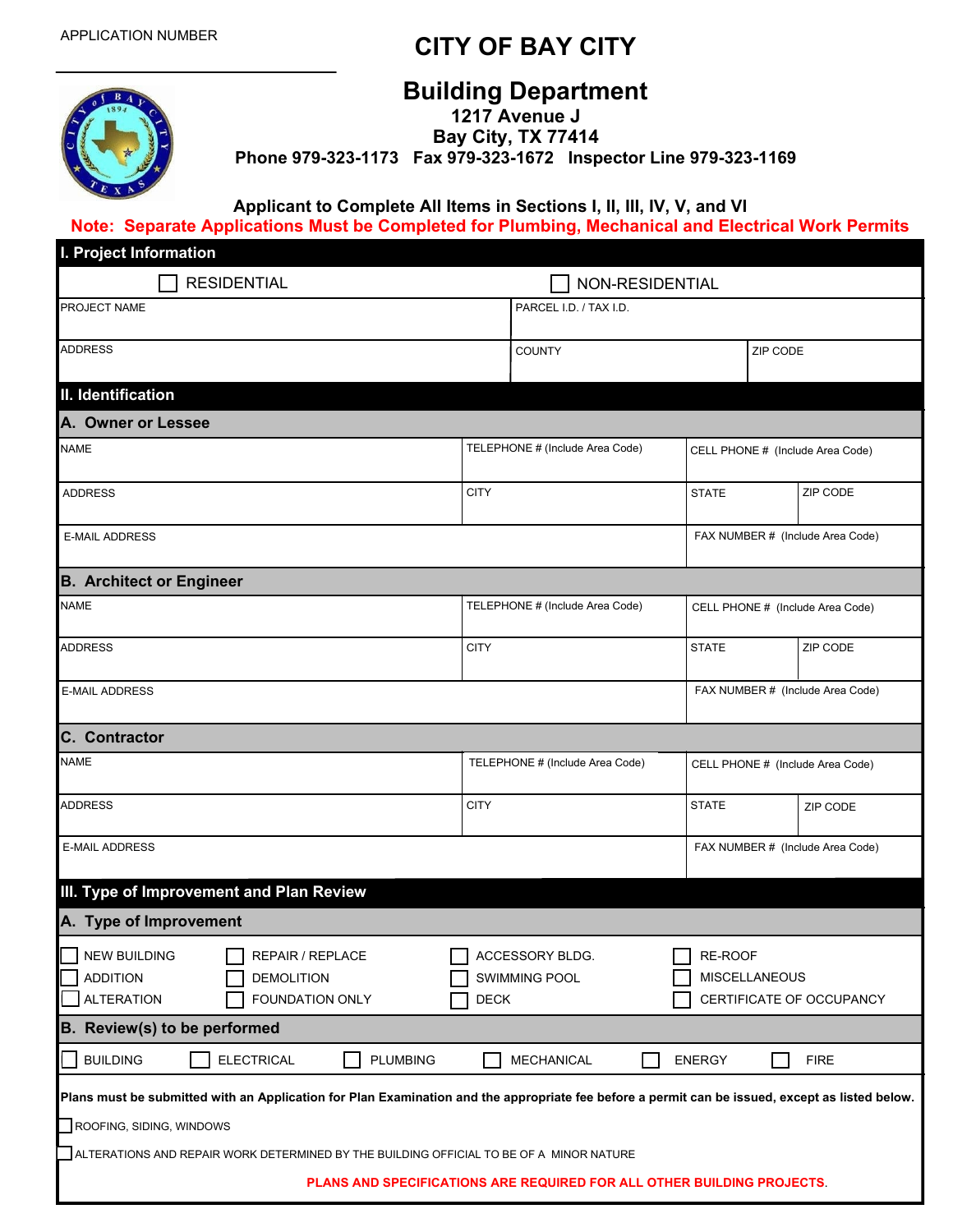| IV. Proposed Use of Building                                                                                                                                                                                                                                                                                                                                                                                                                                                                                                                                                                                                          |                                                                                                                                                                                                                                  |                                                 |                                                                                                                                                                                                                                      |  |  |  |
|---------------------------------------------------------------------------------------------------------------------------------------------------------------------------------------------------------------------------------------------------------------------------------------------------------------------------------------------------------------------------------------------------------------------------------------------------------------------------------------------------------------------------------------------------------------------------------------------------------------------------------------|----------------------------------------------------------------------------------------------------------------------------------------------------------------------------------------------------------------------------------|-------------------------------------------------|--------------------------------------------------------------------------------------------------------------------------------------------------------------------------------------------------------------------------------------|--|--|--|
| A. Residential - Proposed Use                                                                                                                                                                                                                                                                                                                                                                                                                                                                                                                                                                                                         |                                                                                                                                                                                                                                  | <b>B. Non-Residential - Proposed Use</b>        |                                                                                                                                                                                                                                      |  |  |  |
| Single Family<br>Two Family<br>Multi-Family (Number of Uinits<br><b>Attached Garage</b><br>Detached Garage<br><b>Finished Basement</b><br><b>Deck</b><br><b>Unfinished Basement</b><br>Crawl Space / Pier & Beam<br>Occupied $\Box$ Yes<br>l No                                                                                                                                                                                                                                                                                                                                                                                       | Wood Burning Stove<br><b>Masonry Fireplace</b><br>Gas Log<br>Wood Burning<br>Pre-Fab Fireplace<br>Wood Burning<br>Gas Log<br>Modular Home<br>Mobile Home/Manufactured Home<br># of Bedrooms<br># of Bathrooms: Full____ Partial_ | Assembly<br>Factory<br>Institutional<br>Storage | <b>Business</b><br>Hazardous<br>Mercantile<br><b>Food Service</b><br>Utility or Miscellaneous<br>Other<br>Hazardous material to be stored on site<br>Type of Construction                                                            |  |  |  |
| Is there a fireplace in a bedroom: $\Box$ Yes $\Box$ No                                                                                                                                                                                                                                                                                                                                                                                                                                                                                                                                                                               |                                                                                                                                                                                                                                  |                                                 |                                                                                                                                                                                                                                      |  |  |  |
| <b>DESCRIBE PROJECT IN DETAIL :</b>                                                                                                                                                                                                                                                                                                                                                                                                                                                                                                                                                                                                   |                                                                                                                                                                                                                                  |                                                 |                                                                                                                                                                                                                                      |  |  |  |
|                                                                                                                                                                                                                                                                                                                                                                                                                                                                                                                                                                                                                                       |                                                                                                                                                                                                                                  |                                                 |                                                                                                                                                                                                                                      |  |  |  |
|                                                                                                                                                                                                                                                                                                                                                                                                                                                                                                                                                                                                                                       |                                                                                                                                                                                                                                  |                                                 |                                                                                                                                                                                                                                      |  |  |  |
|                                                                                                                                                                                                                                                                                                                                                                                                                                                                                                                                                                                                                                       |                                                                                                                                                                                                                                  |                                                 |                                                                                                                                                                                                                                      |  |  |  |
| V. Selected Characteristics of Building                                                                                                                                                                                                                                                                                                                                                                                                                                                                                                                                                                                               |                                                                                                                                                                                                                                  |                                                 |                                                                                                                                                                                                                                      |  |  |  |
| A. Principal Type of Frame                                                                                                                                                                                                                                                                                                                                                                                                                                                                                                                                                                                                            |                                                                                                                                                                                                                                  |                                                 |                                                                                                                                                                                                                                      |  |  |  |
| WOOD FRAME<br>MASONRY WALL BEARING                                                                                                                                                                                                                                                                                                                                                                                                                                                                                                                                                                                                    | STRUCTURAL STEEL                                                                                                                                                                                                                 |                                                 | REINFORCED CONCRETE<br><b>OTHER</b>                                                                                                                                                                                                  |  |  |  |
| <b>B. Principal Type of Heating</b>                                                                                                                                                                                                                                                                                                                                                                                                                                                                                                                                                                                                   |                                                                                                                                                                                                                                  |                                                 |                                                                                                                                                                                                                                      |  |  |  |
| <b>ELECTRICITY</b><br><b>NATURAL GAS</b>                                                                                                                                                                                                                                                                                                                                                                                                                                                                                                                                                                                              | <b>OTHER</b>                                                                                                                                                                                                                     |                                                 |                                                                                                                                                                                                                                      |  |  |  |
| C. Type of Sewage Disposal                                                                                                                                                                                                                                                                                                                                                                                                                                                                                                                                                                                                            | D. Type of Water Supply                                                                                                                                                                                                          |                                                 |                                                                                                                                                                                                                                      |  |  |  |
| SEPTIC SYSTEM<br><b>PUBLIC</b>                                                                                                                                                                                                                                                                                                                                                                                                                                                                                                                                                                                                        | PUBLIC                                                                                                                                                                                                                           |                                                 | PRIVATE WELL OR CISTERN                                                                                                                                                                                                              |  |  |  |
| E. Type of Mechanical                                                                                                                                                                                                                                                                                                                                                                                                                                                                                                                                                                                                                 |                                                                                                                                                                                                                                  |                                                 |                                                                                                                                                                                                                                      |  |  |  |
| WILL THERE BE AIR CONDITIONING? $\Box$ YES $\Box$ NO                                                                                                                                                                                                                                                                                                                                                                                                                                                                                                                                                                                  | WILL THERE BE AN ELEVATOR? $\Box$ YES $\Box$ NO                                                                                                                                                                                  |                                                 |                                                                                                                                                                                                                                      |  |  |  |
| <b>F. Dimensions</b>                                                                                                                                                                                                                                                                                                                                                                                                                                                                                                                                                                                                                  |                                                                                                                                                                                                                                  |                                                 |                                                                                                                                                                                                                                      |  |  |  |
|                                                                                                                                                                                                                                                                                                                                                                                                                                                                                                                                                                                                                                       |                                                                                                                                                                                                                                  |                                                 |                                                                                                                                                                                                                                      |  |  |  |
| NUMBER OF STORIES                                                                                                                                                                                                                                                                                                                                                                                                                                                                                                                                                                                                                     |                                                                                                                                                                                                                                  |                                                 | FLOOR AREA: TOTAL AREA                                                                                                                                                                                                               |  |  |  |
|                                                                                                                                                                                                                                                                                                                                                                                                                                                                                                                                                                                                                                       |                                                                                                                                                                                                                                  |                                                 |                                                                                                                                                                                                                                      |  |  |  |
| COST OF CONSTRUCTION <b>EXECUTE SET AND</b>                                                                                                                                                                                                                                                                                                                                                                                                                                                                                                                                                                                           |                                                                                                                                                                                                                                  |                                                 |                                                                                                                                                                                                                                      |  |  |  |
| TEXAS ARCHITECTURAL BARRIERS ACT/EABPRJ#                                                                                                                                                                                                                                                                                                                                                                                                                                                                                                                                                                                              |                                                                                                                                                                                                                                  |                                                 | OTHER FLOOR _____________________________                                                                                                                                                                                            |  |  |  |
| "Required for Commercial projects over \$50,000"                                                                                                                                                                                                                                                                                                                                                                                                                                                                                                                                                                                      |                                                                                                                                                                                                                                  |                                                 | BASEMENT <b>Andrew Contract Contract Contract Contract Contract Contract Contract Contract Contract Contract Contract Contract Contract Contract Contract Contract Contract Contract Contract Contract Contract Contract Contrac</b> |  |  |  |
| <b>VI. Applicant Information</b>                                                                                                                                                                                                                                                                                                                                                                                                                                                                                                                                                                                                      |                                                                                                                                                                                                                                  |                                                 |                                                                                                                                                                                                                                      |  |  |  |
| APPLICANT IS RESPONSIBLE FOR THE PAYMENT OF ALL FEES AND CHARGES APPLICABLE TO THIS APPLICATION AND<br>MUST PROVIDE THE FOLLOWING INFORMATION.                                                                                                                                                                                                                                                                                                                                                                                                                                                                                        |                                                                                                                                                                                                                                  |                                                 |                                                                                                                                                                                                                                      |  |  |  |
| APPLICANT:<br><b>CONTRACTOR</b>                                                                                                                                                                                                                                                                                                                                                                                                                                                                                                                                                                                                       | ARCHITECT/ENGINEER                                                                                                                                                                                                               |                                                 | HOMEOWNER ** (See Homeowner Affidavit)                                                                                                                                                                                               |  |  |  |
| By my signature below, I certify to each of the following: I am (_) the Contractor or (_) the Property Owner or (_) authorized to act on the property owner's behalf. I have read this<br>construction permit application and the information I have provided is correct. I agree to comply with all applicable city and county ordinances and state laws relating to building<br>construction. I authorize representatives of the City of Bay City, or the County of Matagorda, to enter the above identified property for TDLR verification, Code Enforcement, and<br>inspection purposes.                                          |                                                                                                                                                                                                                                  |                                                 |                                                                                                                                                                                                                                      |  |  |  |
| SIGNATURE OF APPLICANT<br><b>DATE</b>                                                                                                                                                                                                                                                                                                                                                                                                                                                                                                                                                                                                 |                                                                                                                                                                                                                                  |                                                 | DAYTIME PHONE #                                                                                                                                                                                                                      |  |  |  |
| PRINTED NAME                                                                                                                                                                                                                                                                                                                                                                                                                                                                                                                                                                                                                          | <b>ADDRESS</b>                                                                                                                                                                                                                   |                                                 |                                                                                                                                                                                                                                      |  |  |  |
| **HOMEOWNER AFFIDAVIT: I HEREBY CERTIFY THAT THE WORK DESCRIBED ON THIS PERMIT APPLICATION WILL BE INSTALLED BY ME IN MY OWN HOME,<br>WHICH IS MY LEGAL RESIDENCE AND DECLARED AS MY HOMESTEAD WITH THE MATAGORDA COUNTY APPRAISAL DISTRICT. I FURTHER CERTIFY THAT I<br>HAVE NOT OBTAINED OR HELD A BUILDING PERMIT WITHIN ANY TWO (2) YEAR PERIOD AS A HOMEOWNER FOR WORK AT (3) DIFFERENT ADDRESSES. I<br>AGREE THAT ALL WORK SHALL BE INSTALLED IN ACCORDANCE WITH THE CITY OF BAY CITY BUILDING CODE. I WILL COOPERATE WITH THE CITY OF BAY<br>CITY INSPECTOR AND ASSUME THE RESPONSIBILITY TO ARRANGE FOR REQUIRED INSPECTIONS. |                                                                                                                                                                                                                                  |                                                 |                                                                                                                                                                                                                                      |  |  |  |